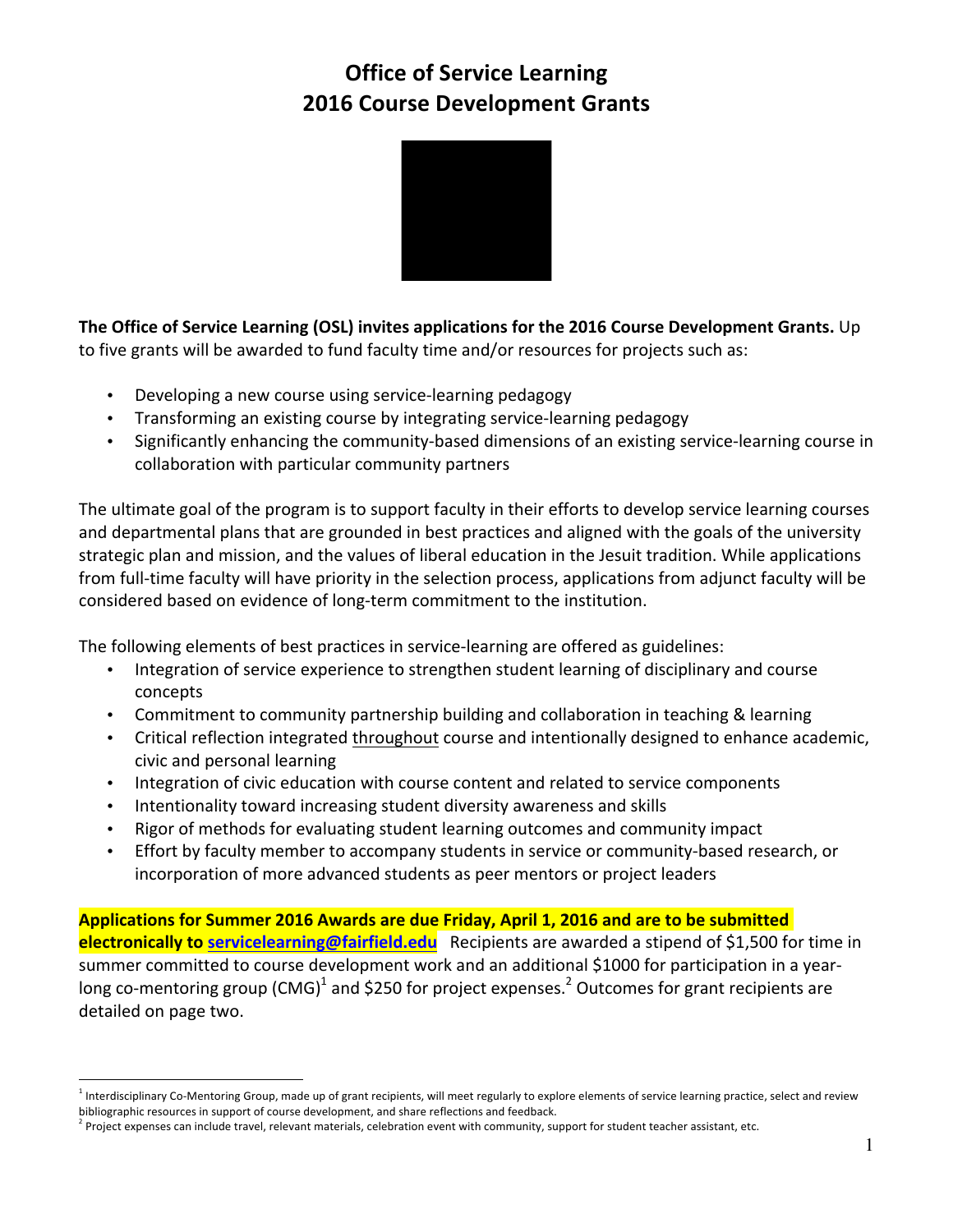# **Timeline for Service-Learning Course Development Grants:**

This application and timeline reflects the time, care, and coordination with the community that is necessary for the development of quality service-learning experiences in relation to the best practices literature.

| <b>Applications due:</b> | Friday, April 1, 2016 (see pg. 3 for application)                                                                                                                                                                                                                                                                                                                   |
|--------------------------|---------------------------------------------------------------------------------------------------------------------------------------------------------------------------------------------------------------------------------------------------------------------------------------------------------------------------------------------------------------------|
| <b>Notification:</b>     | On or before Friday, April 15, 2016                                                                                                                                                                                                                                                                                                                                 |
| Approx. timeline:        | <b>Co-Mentoring Meetings:</b>                                                                                                                                                                                                                                                                                                                                       |
|                          | 1 meeting May/June 2016: form Co-Mentoring Group<br>➤                                                                                                                                                                                                                                                                                                               |
|                          | 2 meetings *Summer 2016: Community partnership building<br>➤                                                                                                                                                                                                                                                                                                        |
|                          | 2 meetings Fall 2016: Professional Development<br>➤                                                                                                                                                                                                                                                                                                                 |
|                          | 2 meetings *Spring 2017: Professional Development<br>➤                                                                                                                                                                                                                                                                                                              |
|                          | *Avg. meeting time is 2 hours. One meeting in each summer and spring may be longer to<br>accommodate a community immersion and syllabus workshop.                                                                                                                                                                                                                   |
|                          | <b>Expected Outcomes</b>                                                                                                                                                                                                                                                                                                                                            |
|                          | ➤<br>Completed syllabus<br>There needs to be a plan in place and commitment to teach the course either<br>during the 2016-17 or 2017-18 academic year.                                                                                                                                                                                                              |
|                          | New courses will need to be submitted to appropriate curriculum committees<br>٠<br>for approval on a timeline consistent with plans to offer the course.                                                                                                                                                                                                            |
|                          | Reflective portfolio<br>➤<br>This narrative documentation tracks the grant recipient's journey during the<br>year-long experience by bringing together objects/artifacts with readings,<br>discussions, and other pertinent materials. This project engages co-mentors<br>in a process of reflection and assessment characteristic of service-learning<br>pedagogy. |
|                          | ➤<br>University presentation<br>These presentations will be part of, though not limited to, the Service<br>Learning Celebration event in April 2017.                                                                                                                                                                                                                |
|                          | Final reflection and meeting:                                                                                                                                                                                                                                                                                                                                       |
|                          | May or June 2017<br>➤                                                                                                                                                                                                                                                                                                                                               |
|                          | OSL staff and Advisory Committee members are available to work closely with faculty throughout the application<br>process. Be sure to consult the OSL website at www.fairfield.edu/servicelearning for a variety of resources                                                                                                                                       |

We expect to be involved with you, through the Co Mentoring Group and 1:1 consultation, in developing community partnerships for your course, managing course logistics (e.g., transportation), and helping you facilitate the critical reflection, civic learning, and personal growth of your students.

# **Contact Melissa Quan, Director of Service Learning or Jocelyn Boryczka, Faculty Chair of Service Learning** with any questions or concerns

including opportunities to work on your application as part of an interactive professional development workshop.